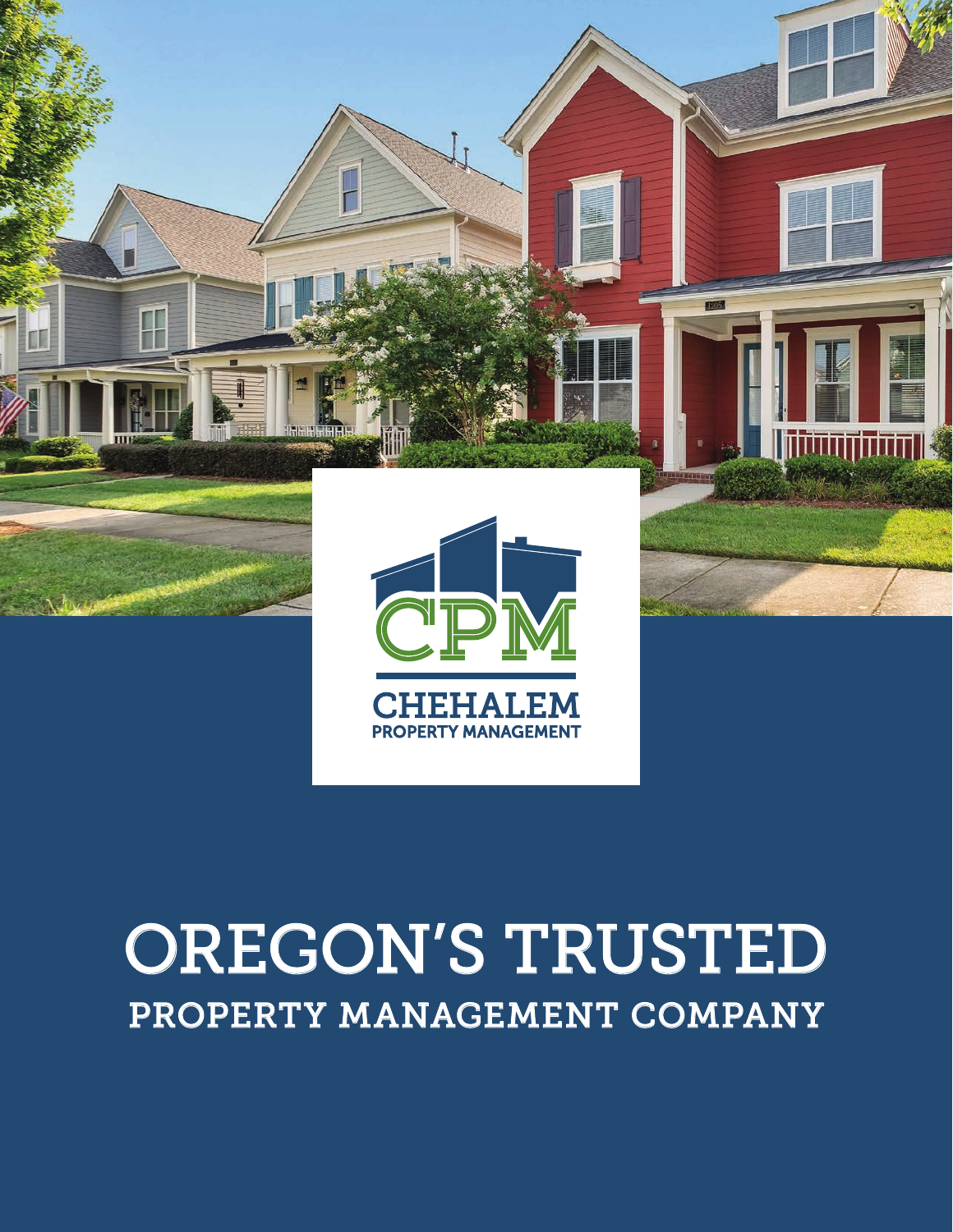# YOUR INVESTMENT MATTERS

Many owners do not have time, necessary knowledge of the law, or desire to deal with tenants. In many cases, a property manager is better able to facilitate negotiation between owner and tenant.

Your investment requires careful attention to accounting and management procedures. We offer our property owners and their tenants an organized and effective approach to property management - an approach that pays our owners substantial dividends over the long term. Here's what we can offer you with our **full-time property management services**:

- **CALC** Guidance of your investment to **long-term profitability**, obtaining the maximum market rental rate and keeping turnover of tenants to a minimum
- Rapid action to **keep rents at an optimum level** for the property owner's benefit  $\Omega$
- Complete **monthly accounting statements**  and payments by the 20<sup>th</sup> of each month 閌
- **Electronic payment and statement options**  $\Box$
- **Frequent personal communication** with our owners by phone, e-mail, and in-person  $\bullet$
- **Competitive bids on all major work**, utilizing years of experience gained with local vendors and suppliers
- **Authorization within the State of Oregon** to set rental rates, advertise for rent or lease, show, take applications, check credit and other references, make screening decisions, enter into rental agreements, and collect rents  $\mathcal{E}^{\prime\prime}$

Our goal is to maximize your investment, retain satisfied tenants and serve you with competent management. For more information or questions, please contact us.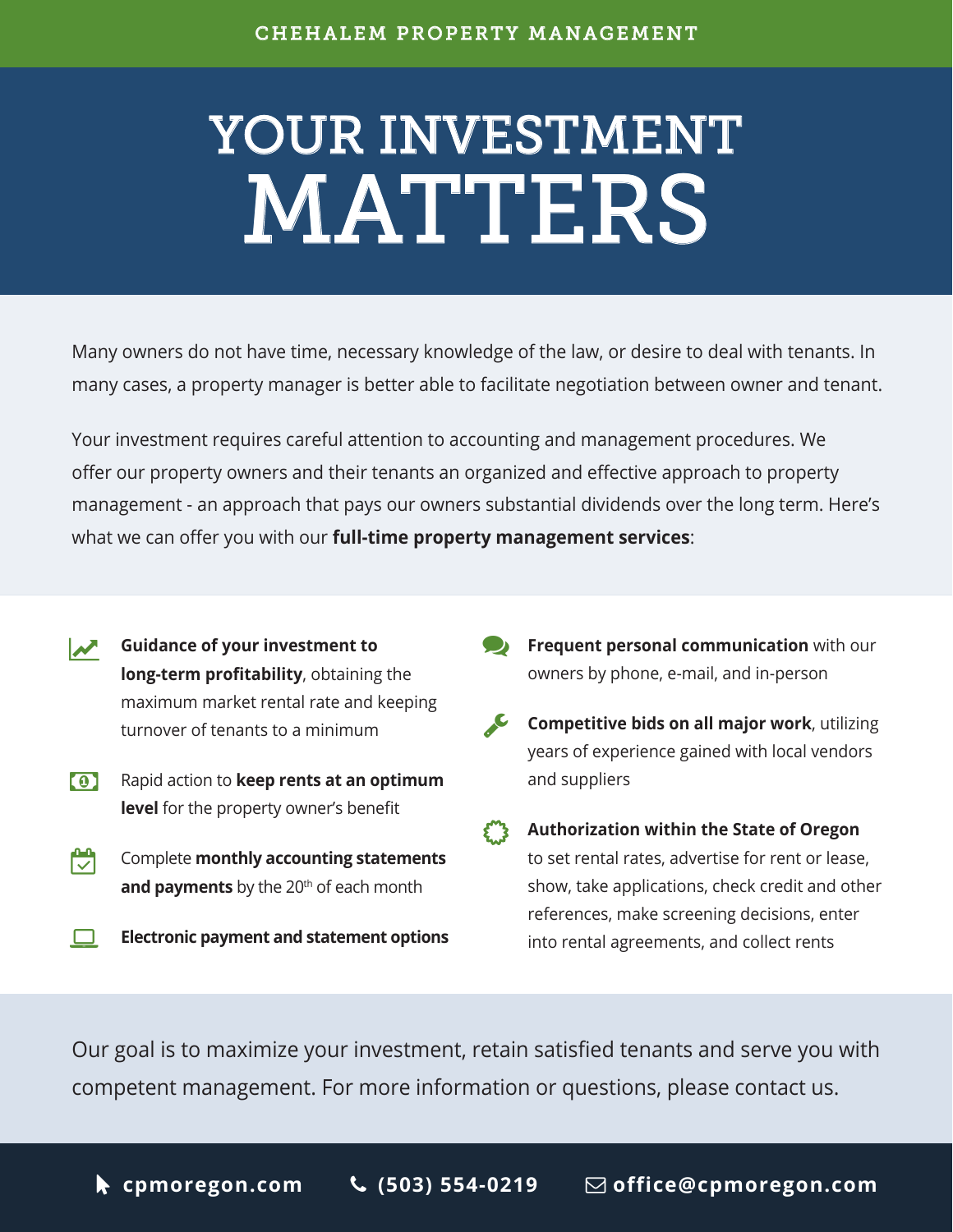# REASONS TO TRUST CPM

## $1$  ) VALUE (6

We have no additional or hidden fees, such as charging extra fees for signing a lease or finding a tenant.

### ON-CALL SERVICE

After-hours calls are routed to a person who will arrange for repairs needed in urgent situations.



2

#### EXPERIENCE

Our company began in 1999 and our owner, Jeff, has been with the company since 2014.



5

#### GREAT CUSTOMER **SERVICE**

We strive to always be courteous, even in strenuous circumstances.

#### FULL-TIME PROPERTY MANAGEMENT

Many property management companies are under a real estate firm or are operated by someone with another job elsewhere. While others have obligations apart from attending to property management, we are fully committed to you.



#### FAMILY-OWNED AND OPERATED

Our owner, Jeff, was hired by CPM in 2014 and worked his way up, until he purchased CPM in 2021. He is commited to keep CPM as a family-owned business.



8

#### CARE

We really do care for people, which comes across in effort and response to our clients.

### HIGH ETHICAL STANDARDS

Ethics in decision-making and work standards ensure that we will do everything in our power to satisfy our clients' needs.

9

#### PROMPT ACCOUNTING

We reliably send statements and payments the same time every month.

## 10

#### THOROUGHLY VETTED **TENANTS**

If an applicant fulfills our rigorous screening criteria and is approved, you can be confident in a committed tenant moving into your property.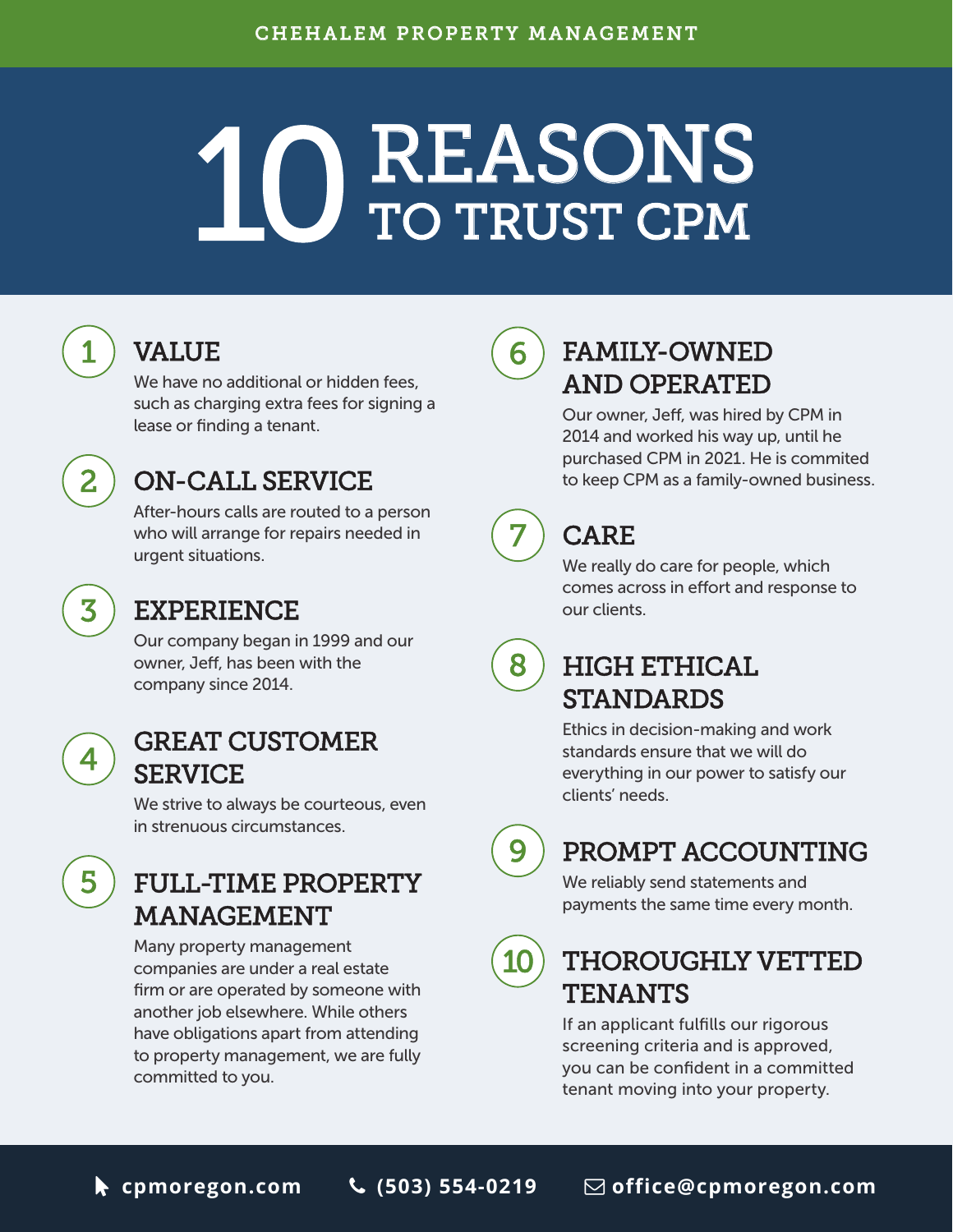# NEW MANAGEMENT CHECKLIST

We are excited for you to join the CPM family! Thank you for your trust.

In order for us to begin management services, we require a short list of items from our new homeowners and investors. Please review the list below to make sure we have everything we need. If you have any questions, call our office **(503.554.0219)** or send an email to **office@cpmoregon.com**.

- Your email, current address and phone
- Bank info if you would like direct deposit
- Original, signed copy of the management agreement
- \$500 Trust account reserve funds
- Account setup as agreed upon typically \$100 for one unit
- Three copies of all keys (entry, mail, other locks)
- Remotes/keypad codes, if applicable
	- Proof of ownership, i.e. Title, Deed, Property Tax Statement
		- W9
			- Proof of rental dwelling insurance

#### *If tenants are already in place, please complete these additional items:*

- Lease agreement
- Move-in documentation П
- Other pertinent lease documents, i.e. addenda, Housing Authority communications
- Tenant(s) contact information П
- Other pertinent communications/ agreements with tenant(s)